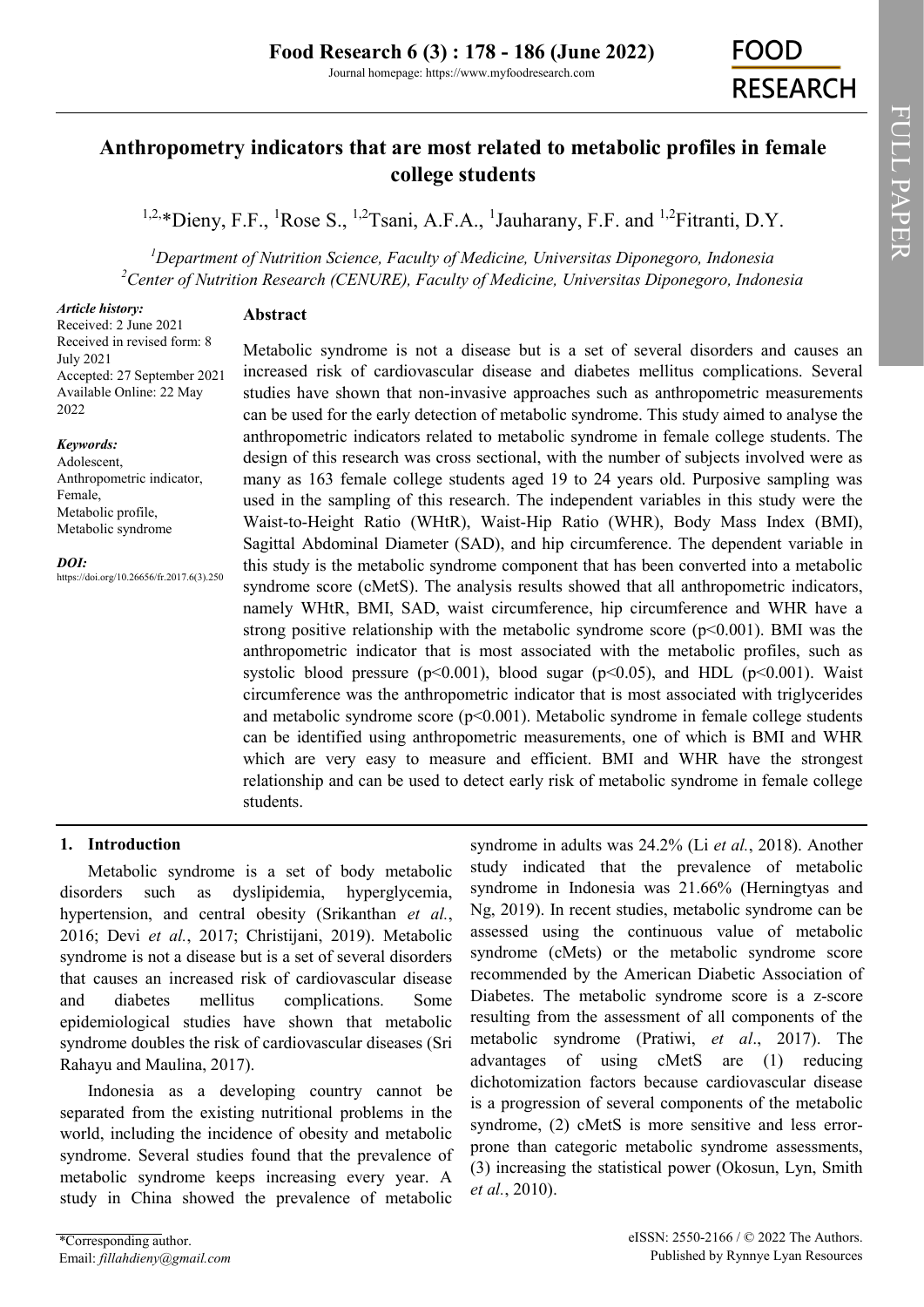Central obesity is one of the components of metabolic syndrome parameters. Central obesity is associated with increased blood pressure, serum triglycerides, decreased HDL, and glucose intolerance. Based on the National Basic Health Research (Riskesdas) in 2018, the prevalence of obesity in adults was 21.8%, and the prevalence of central obesity at age of more than 15 years increased from 26.6% in 2013 to 31% in 2018 (Badan Penelitian dan Pengembangan Kesehatan, 2018). Obesity is closely related to degenerative diseases. The prevalence of stroke, diabetes mellitus, heart disease, and hypertension is higher in women than men (Badan Penelitian dan Pengembangan Kesehatan, 2018).

Several studies have shown that non-invasive approaches such as anthropometric measurements can be used for the early detection of metabolic syndrome (Pratiwi, *et al.*, 2017). Anthropometric measurements are described as the measurements of body dimensions and body composition to assess nutritional status. The advantages of anthropometric measurements are relatively fast and easy, as they can be performed using portable and calibrated instruments with standardized methods (Rokhmah, *et al.*, 2015). Some anthropometric measurements that can be used for early detection of metabolic syndrome are Waist-to-Height Ratio (WHtR), waist-to-hip ratio (WHR), hip circumference, Body Mass Index (BMI), Sagital Abdominal Diameter (SAD).

One of the anthropometric measurements which can be a parameter for central obesity is the ratio of waist circumference to height (WHtR). The instruments used in the measurement are microtoise and measuring tape, which take a longer time. Studies on waist circumference have been shown to have a strong correlation with abdominal fat deposits (Zhou *et al.*, 2014). The distribution of abdominal adipose tissue (central obesity) in adults is associated with a component of the metabolic syndrome (Rodea-Montero, *et al.*, 2014). A study on adult subjects has shown that people who have the same waist circumference but are shorter in height have a greater risk of developing metabolic syndrome than taller people (Zhou *et al.*, 2014). Therefore, WHtR can be used as a simple and effective anthropometric index to identify the metabolic risk associated with obesity (Rodea-Montero, *et al.*, 2014).

The Waist-To-Hip Ratio (WHR) is a measurement that may indicate central obesity (Karimah, 2018). The higher the WHR value, the higher the risk level for several metabolic diseases. The Waist-To-Hip Ratio is calculated by dividing the measurement of the waist circumference by the circumference of the hip. The cutoff points for WHR are  $\geq 1.0$  for men and  $\geq 0.85$  for women (Rokhmah *et al.*, 2015). Individuals with a high

waist and hip circumference will also have a higher distribution of fat in their abdominal area. Irregular fats distribution in the abdominal area indirectly causes higher triglyceride levels circulating in the blood, which will affect blood pressure (Sumardiyono *et al.*, 2018). WHR measurement is more sensitive in assessing the distribution of fat in the body, especially in the abdomen. This measurement is three times better than BMI in reflecting the presence of harmful fats in the abdomen. Measurement of waist circumference is performed by determining the lower part of arcus costae and crista iliaca (Sri Rahayu and Maulina, 2017).

Body Mass Index (BMI) is a practical and easy measurement to perform, but it cannot distinguish between fat mass, bone mass and muscle mass. BMI is calculated as body weight (kg)/height squared  $(m^2)$ (Okura *et al.*, 2018). BMI can be used as the first measurement before any other anthropometric measurements.

Sagittal Abdominal Diameter (SAD) or the height of the abdomen while the subjects are in a lying position. This anthropometric measurement has not been widely used to measure fat tissue in the abdominal area. SAD measurements using computed tomography or magnetic resonance imaging, and are associated with components of metabolic syndrome. The measurements of SAD are taken when the subject is lying down on the examination table with a naked upper body. SAD is related to central obesity in individuals with obesity and normal nutritional status. Furthermore, SAD is associated with diabetes mellitus and a predictor of cardiovascular disease incidence, even when SAD is measured in a standing position (Pajunen *et al.*, 2013). Based on the abovementioned problems, our study aimed to analyze the anthropometric indicators related to metabolic syndrome in female college students.

## **2. Materials and methods**

## *2.1 Design, location, and time*

A cross-sectional study design and this research was conducted from March to July 2020. Anthropometric and biochemical data were collected at the Cito Laboratory, Banyumanik Semarang with health protocols applied. This study was approved by the Medical/Health Research Bioethics Commission, Faculty of Medicine, Sultan Agung Islamic University Semarang with Number No.296 /IX /2020 /Bioethical Commission.

#### *2.2 Samplings*

This study was conducted during the SARS-CoV-2 outbreak, which later was named COVID-19 by the WHO, hence the registration for study participants was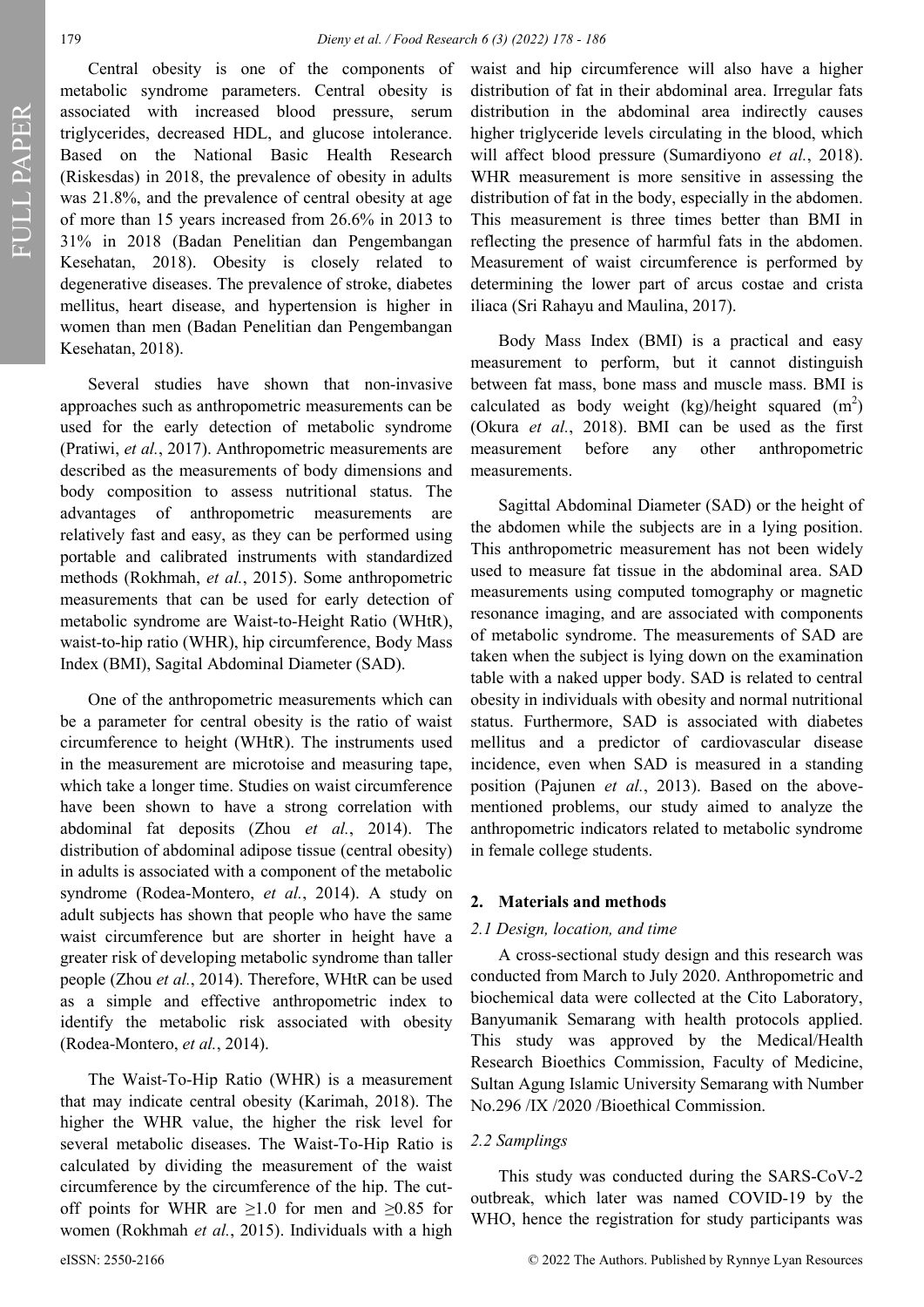done online. Purposive sampling was used in this study and the total number of subjects required was 163. Samples are selected based on inclusion criteria, such as voluntary to be research subjects, female college students in Semarang City, aged 19-24 years in Semarang, not consuming alcohol, not smoking, and voluntary to follow a series of study instructions. Exclusion criteria are subjects who withdraw and those who are ill during the research study. Based on the exclusion criteria mentioned, no subjects are included in the exclusion criteria. Subjects were asked to fill in personal data using a Google Form, and eligible subjects will be contacted by the researchers to plan a direct meeting.

The health protocol applied during the anthropometric and biochemical data collection process, consisted of the subject filling out a COVID-19 signs and symptoms screening questionnaire, the subject was checked for temperature, the subject washed hands before entering the room, the distance between subjects was at least 1 meter, the subject and researcher used a mask and face shield. Researchers used gloves and protective clothing. During the study, hand sanitisers were provided, and anthropometric tools that were on the subject's skin were wiped with alcohol.

## *2.3 Data collected*

The independent variables in this study were the Waist-to-Height Ratio (WHtR), Waist-Hip Ratio (WHR), Body Mass Index (BMI), Sagittal Abdominal Diameter (SAD), and hip circumference. Weight and height data were obtained through direct measurements using a digital stamp scale GEA brand with an accuracy of 0.1 kg and microtoise with an accuracy of 0.1 cm. Waist circumference and hip circumference were measured using a measuring tape (Medline) to the nearest 1 mm and abdominal height was measured using the Abawerk Schaffenburg abdominal calliper to the nearest 1 mm. SAD measurements were performed with the subject in a supine position on a flat surface with both knees forming an angle of 90° (Firouzi *et al.*, 2018). Anthropometric data were collected by trained enumerators.

The cut-off point used in this study refers to previous studies because it had been adjusted for the Asian race (Rose *et al.*, 2020). Each anthropometric measurement is stated as "at-risk" if the individuals have ≥0.50 for WHtR (Zhang *et al.*, 2016), ≥0.85 for WHR (Rokhmah *et al.*, 2015), >19.3 cm for Sagital Abdominal Diameter (SAD) (Dieny *et al.*, 2020), and have the normal to overweight BMI (18.5 - 25 kg/m<sup>2</sup>) or obese BMI ( $\geq$ 25.0  $\text{kg/m}^2$ ) (Susetyowati, 2016).

The dependent variable in this study is the metabolic

syndrome component that has been converted into a metabolic syndrome score (cMetS) with the cut-off point of cMetS >2.21 (Rose *et al.*, 2020). The guidelines for metabolic syndrome in this study are taken from the National Cholesterol Education Program-Adult Treatment Panel (NCEP-ATP III) 2005 which has been frequently used in Indonesia. There are 5 parameters to assess metabolic syndrome: (1) fasting blood glucose levels ≥110 mg/dL, (2) triglyceride levels ≥150 mg/dL (3) HDL cholesterol levels<50 mg/dL, (4) central obesity in women with waist circumference  $\geq 80$  cm, and (5) systolic and diastolic blood pressures ≥130 mmHg and ≥85 mmHg, respectively (Soewondo *et al.*, 2010). The calculation of the metabolic syndrome score (cMetS) was done in the following steps: (1) after measuring all parameters of the metabolic syndrome, standardisation was carried out to obtain a Z-score; (2) the blood pressure must be converted into Mean Arterial Blood (MAP) by dividing the difference between systolic and diastolic blood pressure by three and summed with the diastolic blood pressure; (3) the HDL cholesterol standardization results were multiplied by (-1) because the parameter was inversely related to the risk of metabolic syndrome; (4) All Z-scores were added to obtain the cMetS values; (5) The final step was to compare the cMetS values with the cut-off point of  $\geq 2.21$ (Eisenmann *et al.*, 2010; Okosun, Boltri, Lyn *et al.*, 2010; Rose *et al.*, 2020). The subjects were instructed to do fasting for at least 8 hrs, only drinking water was

Other than the cMetS score, metabolic syndrome risk can also be assessed from the classification of metabolic types. This classification combines the internal and external signs of the body such as biochemical parameters, the ratio of subcutaneous fat to abdominal fat, and blood pressure (Prybyla, 2020). The main phenotypes that reflect the possible combination of metabolic profile and the degree of obesity are metabolic healthy obese weight, metabolic healthy normal weight, metabolic unhealthy normal weight, and metabolic unhealthy normal weight.

## *2.4 Data analysis*

permitted.

All data were analyzed using computer programs and statistical analyses were performed using SPSS statistical software version 22. Univariate analysis was used to describe subjects characteristics. The normality test of the data using the Kolmogorov-Smirnov test was carried out before testing the hypothesis. The relationship of anthropometric indicators with metabolic profile (Blood Pressure, Triglycerides, Blood Sugar, HDL and metabolic syndrome scores) was determined using the Person correlation test. Furthermore, Anthropometric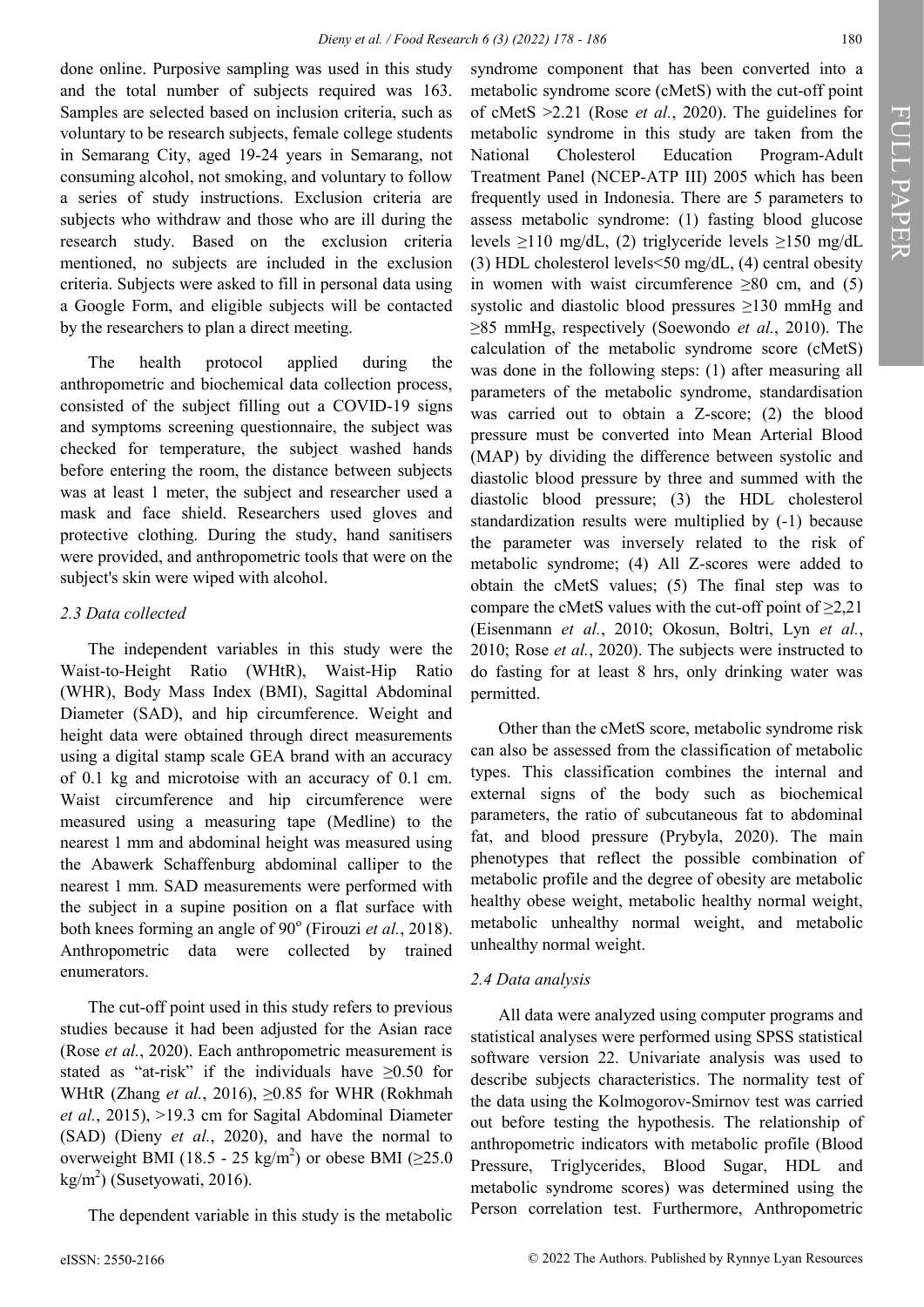indicators that are most related to the metabolic component and metabolic syndrome score were analyzed using the Multiple Linear Regression test.

## **3. Results and discussion**

The subject characteristics measured in female students aged 19-24 years include age, anthropometric indicators, and metabolic syndromes. Table 1 shows the characteristics of the study subjects. The mean WHtR value in this study was 0.51. Meanwhile, the mean WHR was 0.80; the mean BMI was 24.04  $\text{kg/m}^2$ ; the mean SAD was 16.79 cm, and the mean waist circumference was 79.44 cm.

Table 2 shows the various nutritional status of the subjects based on BMI. It was found that 43.6% of the subjects had normal BMI, 17.2% were overweight and 35.6% were obese. Based on the WHtR anthropometric indicator, 72.4% of subjects were at risk of having obesity, based on WHR, 22.1% had central obesity, based on BMI, 35.6% were obese, based on SAD 12.3% of the subjects were at risk, and based on waist circumference 55.2% had central obesity. According to the metabolic profile that was assessed, 16.6% had high Fasting Blood Glucose levels, 8.6% had hypertriglycerides, 17.2% had low HDL, and 16.6% had high systolic blood pressure, and 21.5% had high diastolic blood pressure. In addition, we found that 33.1% of the subjects had high metabolic syndrome (cMetS) scores. This proportion was similar to the assessment based on the metabolic type of unhealthy subjects (subjects who had  $\geq$ 3 risk factors of the metabolic profile), which was 33.7%. Moreover, two subjects had five risk factors: abdominal obesity, hypertension, hyperglycemia, hypertriglycerides, and low HDL.

anthropometric indicators associated with metabolic syndromes in female students. The study included 163 female students aged 19-24 years. The students are in their late adolescents who begin to have an independent life. Inappropriate and unhealthy eating behaviour will have an impact on the student's nutritional status. Excessive nutritional status and obesity will affect student's body metabolism. Based on the study results, 33.1% of the subjects had a high metabolic syndrome (cMetS) score. In line with the previous study conducted in 2019 on 18-to-21-year-old students at Universitas Diponegoro, 20% of the subjects had high cMetS (Rose *et al.*, 2020). Meanwhile, a study conducted by Pratiwi et al in 2017 using secondary data from the National Basic Health Research 2013 found that 19.98% of adolescents aged 15-24 years had high cMetS (Pratiwi, *et al*., 2017). To conclude, there is a trend of Metabolic Syndrome Score (cMetS) among young women in Semarang.

The assessment of metabolic syndrome using a continuous type (scoring) rather than using a dichotomy or binary ("yes" and "no") is recommended (Christijani, 2019). An adolescent can be diagnosed with metabolic syndrome if their Metabolic Syndrome Score (cMetS) >2.21 (Pratiwi, *et al.*, 2017). Anthropometric indicators used in this study are Waist and Height Ratio (WHtR), Waist-to-Hip Ratio (WHR), Body Mass Index (BMI), Sagittal Abdominal Diameter (SAD), and Waist Circumference. Based on the correlation analyses, all anthropometric indicators have a significant positive relationship with the Metabolic Syndrome Score (cMetS). Furthermore, the multivariate analyses show that the anthropometric indicators of BMI and WHR are strongly associated with cMetS.

If the metabolic type is considered based on nutritional status (subjects with non-obese BMI (<25kg/ m<sup>2</sup>) with metabolic healthy and metabolic unhealthy and

| Table 1. Minimum, maximum, average and standard deviation |         |                    |        |       |  |
|-----------------------------------------------------------|---------|--------------------|--------|-------|--|
| Variable                                                  |         | Maximum<br>Minimum |        | SD    |  |
| Anthropometric Indicators                                 |         |                    |        |       |  |
| WHtR (ratio)                                              | 0.37    | 0.71               | 0.51   | 0.07  |  |
| WHR (ratio)                                               | 0.67    | 0.96               | 0.80   | 0.06  |  |
| BMI $(kg/m^2)$                                            | 15.81   | 39.30              | 24.04  | 4.72  |  |
| Sagital Abdominal Diameter (cm)                           | 11.35   | 25.50              | 16.79  | 2.42  |  |
| Hip Circumference (cm)                                    | 80.60   | 138.45             | 98.96  | 9.30  |  |
| Waist Circumference (cm)                                  | 58.00   | 112.10             | 79.44  | 10.78 |  |
| Metabolic Profiles                                        |         |                    |        |       |  |
| Blood Glucose Levels (mg/dL)                              | 66.00   | 110.00             | 92.00  | 7.59  |  |
| Trygliceride Levels (mg/dL)                               | 29.00   | 309.00             | 88.35  | 44.68 |  |
| Cholesterol HDL Levels (mg/dL)                            | 36.00   | 109.00             | 61.73  | 26.43 |  |
| Systolic Blood Pressure (mmHg)                            | 84.00   | 144.00             | 114.63 | 11.13 |  |
| Diastolic Blood Pressure (mmHg)                           | 55.00   | 178.00             | 82.40  | 55.52 |  |
| cMetS (Score of Metabolic Syndrome)                       | $-7.10$ | 11.93              | 0.01   | 2.90  |  |

The objective of this study was to determine the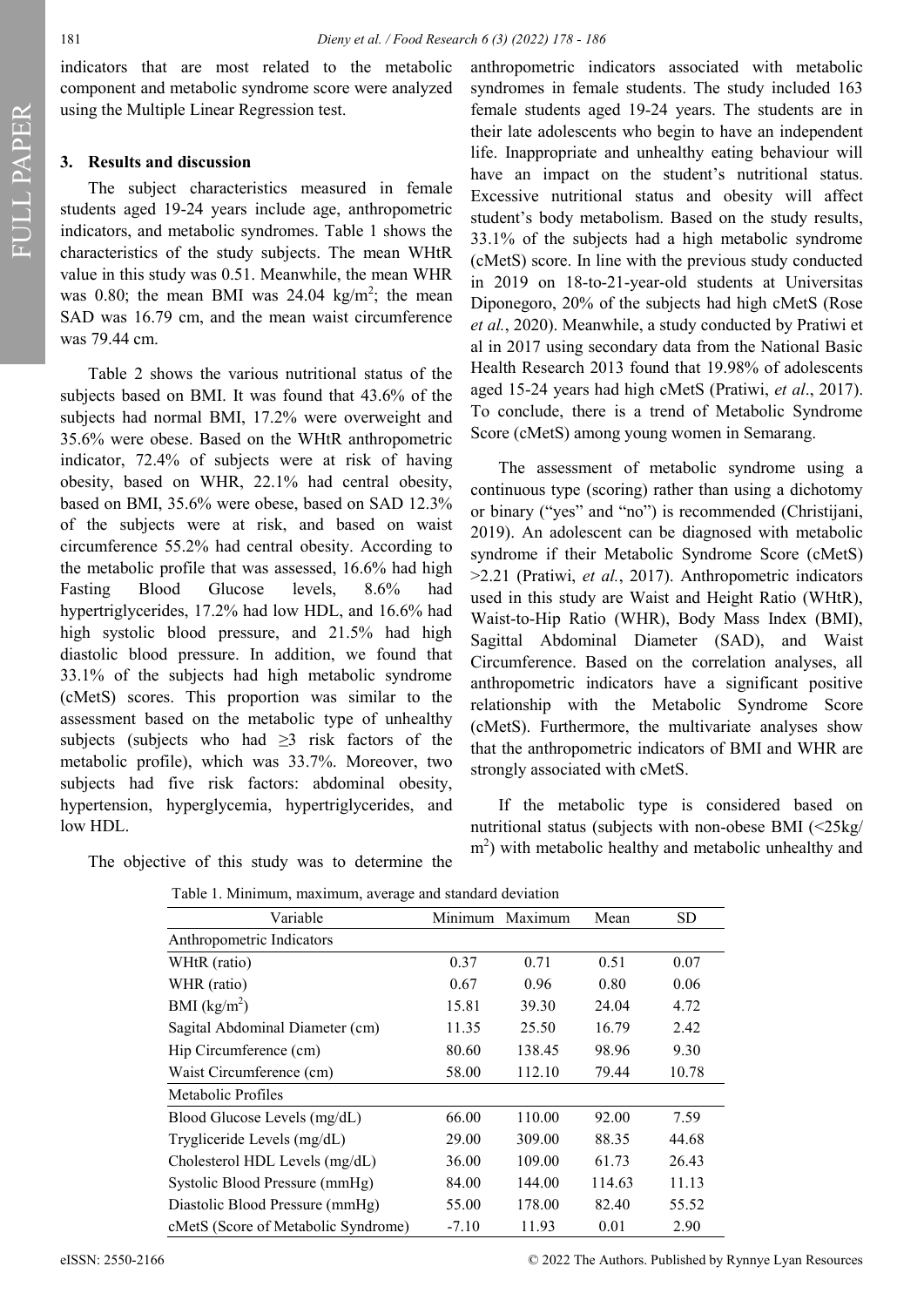Table 2. Anthropometric overview and components of metabolic syndrome

| Characteristics                                                  | n   | $\frac{0}{0}$ |
|------------------------------------------------------------------|-----|---------------|
| Anthropometric                                                   |     |               |
| Body Mass Index (BMI)                                            |     |               |
| Underweight (< 18.5 kg/m <sup>2</sup> )                          | 6   | 3.7           |
| Normal $(18.5 - 22.9 \text{ kg/m}^2)$                            | 71  | 43.6          |
| Overweight $(23-24.9 \text{ kg/m}^2)$                            | 28  | 17.2          |
| Obese $(\geq 25.0 \text{ kg/m}^2)$                               | 58  | 35.6          |
| Waist Height Ratio (WHtR)                                        |     |               |
| Normal $(\leq0.50)$                                              | 45  | 27.6          |
| At Risk $(≥0.50)$                                                | 118 | 72.4          |
| Waist Hip Ratio                                                  |     |               |
| Normal (<0.85)                                                   | 127 | 77.9          |
| Central Obesity (≥0.85)                                          | 36  | 22.1          |
| Sagital Abdominal Diameter (SAD)                                 |     |               |
| Normal $(≤19.3 cm)$                                              | 143 | 87.7          |
| At Risk (>19.3 cm)                                               | 20  | 12.3          |
| Waist Circumference                                              |     |               |
| Normal (<80 cm)                                                  | 73  | 44.8          |
| Obese (<80 cm)                                                   | 90  | 55.2          |
| Metabolic Profiles                                               |     |               |
| <b>Blood Glucose Levels</b>                                      |     |               |
| Normal (<110 mg/dL)                                              | 136 | 83.4          |
| High $(\geq 110 \text{ mg/dL})$                                  | 27  | 16.6          |
| Triglycerides                                                    |     |               |
| Normal (<150 mg/dL)                                              | 149 | 914.0         |
| High $(\geq 150 \text{ mg/dL})$                                  | 14  | 8.6           |
| Cholesterol HDL                                                  |     |               |
|                                                                  | 135 |               |
| Normal $(\geq 150 \text{ mg/dL})$                                |     | 82.8          |
| Low $(\leq 150 \text{ mg/dL})$<br><b>Sistolic Blood Pressure</b> | 28  | 17.2          |
|                                                                  |     |               |
| Normal $(\leq 130 \text{ mg/dL})$                                | 136 | 83.4          |
| High $(\geq 130 \text{ mg/dL})$                                  | 27  | 16.6          |
| Diastolic Blood Pressure                                         |     |               |
| Normal $(\leq 85 \text{ mg/dL})$                                 | 128 | 78.5          |
| High $(\geq 85 \text{ mg/dL})$                                   | 35  | 21.5          |
| cMetS (Score of Metabolic Syndrome)                              |     |               |
| Normal $(\leq2.21)$                                              | 109 | 66.9          |
| At Risk (≥2.21)                                                  | 54  | 33.1          |
| Metabolic Types                                                  |     |               |
| Metabolic Unhealthy Normal Weight                                | 17  | 10.4          |
| (MUNW)                                                           |     |               |
| Metabolic Healthy Normal Weight<br>(MHNW)                        | 88  | 54.0          |
| Metabolic Unhealthy Obese Weight                                 |     |               |
| (MUOW)                                                           | 38  | 23.3          |
| Metabolic Healthy Obese Weight (MHOW)                            | 20  | 12.3          |

subjects with obese BMI  $(>25 \text{kg/m}^2)$  with metabolic healthy and metabolic unhealthy), subjects are categorized as metabolic unhealthy (experiencing metabolic syndrome) if they fulfil  $\geq$ 3 risk factors including high waist circumference, blood pressure, fasting blood glucose and triglyceride levels, and low

HDL levels. Based on these criteria, it was found that 10.4% of the subjects had a metabolic unhealthy normal weight (MUNW) and 23.3% of the subjects had metabolic unhealthy obesity weight (MUOW). Of nonobese subjects, 54% of them were metabolic healthy. Our study also shows that 10.4% of the subjects were classified as metabolic unhealthy normal weight (MUNW). The subjects' BMI in this category is in the normal range but has a high percentage of body fat that makes them at high risk of developing metabolic disorders (Eckel *et al.*, 2015; Suliga *et al.*, 2015). Several recent cohort studies have shown a greater risk of type II diabetes mellitus in individuals with MUNW compared to individuals with MHNW (Ärnlöv *et al.*, 2011; Hadaegh *et al.*, 2011; Aung *et al.*, 2014; Jung *et al.*, 2014; Hinnouho *et al.*, 2015). Other studies have shown that women with the MUNW type have a long-term impact of an increased risk of cardiovascular diseases such as higher blood pressure, triglyceride and glucose levels as well as lower levels of adiponectin, HDL, and LDL compared to women with the MHNW type (Kim *et al.*, 2013).

In this study, 23.3% of the subjects belonged to the Metabolic Unhealthy Obese Weight (MUOW) type. Subjects with this metabolic type have an obese BMI and have a high risk of developing metabolic disorders. A study conducted in Japan on 29,564 subjects showed that individuals with MUOW had a greater risk of developing type II diabetes mellitus compared to individuals with MHOW (Heianza *et al.*, 2015).

It was also found that 12.3% of the subjects were categorized as metabolic healthy obese weight (MHOW). Individuals in this metabolic type have an obese BMI but do not show any metabolic risks. Given the impact of obesity in relation to the risk of metabolic diseases, various studies have been conducted to examine the long-term effects of MHOW. Individuals with MHOW had a different fat distribution pattern (less ectopic and visceral fat), and lower inflammatory markers (Samocha-Bonet *et al.*, 2014). Other studies also have shown that women with MHOW had lower blood pressure, triglyceride levels, and glucose levels, but higher levels of HDL, adiponectin, and LDL compared to women with MUNW (Kim *et al.*, 2013). This condition was associated with good diet quality in individuals with MHOW. Based on National Health and Nutrition Examination Surveys (NHANES) data, Camhi *et al*. (2015) examined the quality of diet in obese subjects and found that adolescents and adult women with the MHOW metabolic type had higher diet quality scores due to high intake of fruit, whole grains, meat, and nuts.

#### Table 3 and Table 4 show the results of statistical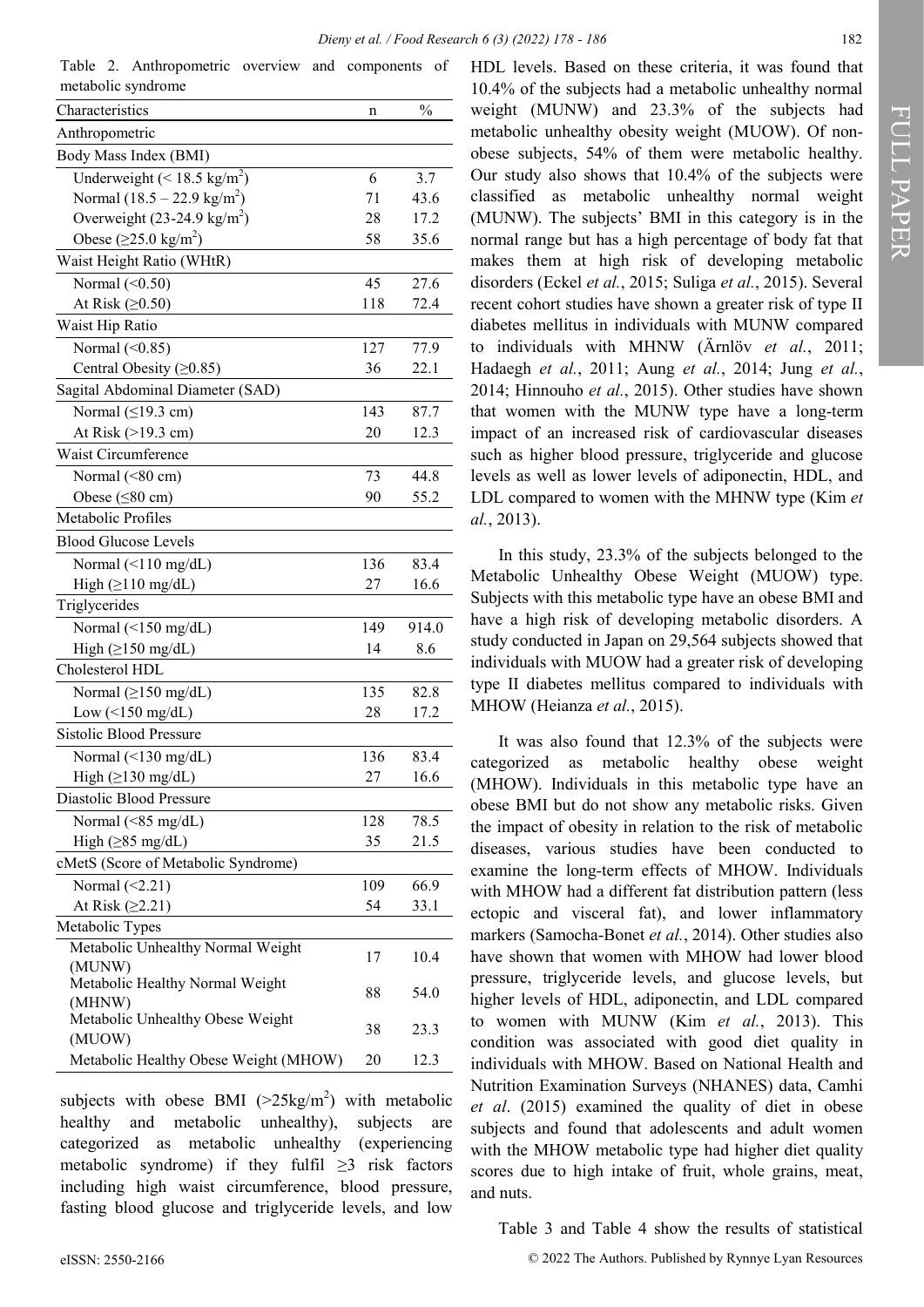Table 3. The relationship between anthropometric indicators and metabolic profiles (blood pressure, triglycerides, blood sugar, HDL and metabolic syndrome scores)

| Variable   | Systolic BP |                           | Diastolic BP |                      | TG    |                           | <b>Blood Glucose</b> |                 | <b>HDL</b> |                      | cMetS |                      |
|------------|-------------|---------------------------|--------------|----------------------|-------|---------------------------|----------------------|-----------------|------------|----------------------|-------|----------------------|
|            |             |                           |              |                      |       |                           |                      |                 |            |                      |       |                      |
| WHtR       | 0.358       | $\leq 0.001^{\rm s}$      | 0.306        | $\leq 0.001^{\rm s}$ | 0.289 | $\leq 0.001^s$            | 0.210                | $0.007^s$       | $-0.266$   | $0.001^{\rm s}$      | 0.599 | $\leq 0.001^s$       |
| BMI        | 0.370       | $\leq 0.001^s$            | 0.313        | $\leq 0.001^{\rm s}$ | 0.315 | $\leq 0.001^s$            | 0.221                | $0.005^{\rm s}$ | $-0.292$   | $\leq 0.001^{\rm s}$ | 0.600 | $\leq 0.001^s$       |
| <b>SAD</b> | 0.352       | $\leq 0.001^s$            | 0.284        | $\leq 0.001^s$       | 0.278 | $\leq 0.001^s$            | 0.191                | $0.015^{\rm s}$ | $-0.264$   | 0.001 <sup>s</sup>   | 0.575 | $\leq 0.001^s$       |
| WС         | 0.377       | $\leq 0.001$ <sup>s</sup> | 0.284        | $\leq 0.001^s$       | 0.295 | $\leq 0.001$ <sup>s</sup> | 0.212                | $0.005^{\rm s}$ | $-0.243$   | 0.002 <sup>s</sup>   | 0.616 | $\leq 0.001^s$       |
| HС         | 0.369       | $\leq 0.001^s$            | 0.332        | $\leq 0.001^s$       | 0.302 | $\leq 0.001^s$            | 0.179                | $0.002^s$       | $-0.273$   | $\leq 0.001^s$       | 0.581 | $\leq 0.001^{\rm s}$ |
| WHR        | 0.244       | $0.002^s$                 | 0.128        | 0.104                | 0.194 | $0.013^{s}$               | 0.172                | $0.028^{\rm s}$ | $-0.149$   | $0.048^{\rm s}$      | 0.415 | $\leq 0.001^s$       |

s Significant, p-value<0.05 indicates there is a significant relationship

Table 4. Anthropometric indicators most associated with metabolic components and metabolic syndrome scores

| Variable                    | Systolic BP                 |                  |         |         |                                        |  |  |
|-----------------------------|-----------------------------|------------------|---------|---------|----------------------------------------|--|--|
|                             | Constant                    | USC <sup>a</sup> | $p1^b$  | $p2^c$  | $\mathrm{d}^d$ Adjusted R <sup>2</sup> |  |  |
| BMI                         | 91.759                      | 0.951            | < 0.001 | < 0.001 | 0.158                                  |  |  |
|                             | <b>Blood Glucose Levels</b> |                  |         |         |                                        |  |  |
|                             | Constant                    | $USC^a$          | $p1^b$  | $p2^c$  | Adjusted $R^2$                         |  |  |
| BMI                         | 83.454                      | 0.355            | 0.005   | < 0.001 | 0.043                                  |  |  |
|                             | <b>HDL</b>                  |                  |         |         |                                        |  |  |
|                             | Constant                    | $USC^a$          | $p1^b$  | $p2^c$  | Adjusted $R^2$                         |  |  |
| BMI                         | 81.429                      | $-0.819$         | < 0.001 | < 0.001 | 0.08                                   |  |  |
|                             | Triglycerides               |                  |         |         |                                        |  |  |
|                             | Constant                    | $USC^a$          | $p1^b$  | $p2^c$  | Adjusted $\mathbb{R}^2$                |  |  |
| WC                          | $-6.614$                    | 1.195            | < 0.001 | < 0.001 | 0.078                                  |  |  |
| Score of Metabolic Syndrome |                             |                  |         |         |                                        |  |  |
|                             | Constant                    | USC <sup>a</sup> | $p1^b$  | $p2^c$  | Adjusted $R^2$                         |  |  |
| WС                          | $-13.163$                   | 0.166            | < 0.001 | < 0.001 | 0.375                                  |  |  |

<sup>a</sup>Unstandardized Coefficient,  $\frac{b}{p}$ -value,  $\frac{c}{p}$  F-Test (ANOVA),  $\frac{d}{q}$  coefficient of determination

analyses on anthropometric indicators related to metabolic syndromes. Table 3 shows the bivariate statistical analysis using the Pearson correlation test. The analysis results showed that all anthropometric indicators, namely WHtR, BMI, SAD, waist circumference, hip circumference and WHR have a strong positive relationship with the metabolic syndrome score  $(p<0.001)$ , which means that the higher the anthropometric value, the higher the metabolic syndrome score. In addition, the analysis of the relationship between anthropometric indicators and each metabolic profile revealed that almost all of the independent variables (WHtR, waist and hip circumference, WHR, BMI, and SAD) were associated with each metabolic profile, such as baseline systolic pressure, diastolic blood pressure, triglyceride levels, blood sugar levels, and HDL. Only WHR was not associated with diastolic blood pressure (p>0.005).

Table 4 shows the results of the analysis using multiple linear regression to determine anthropometric indicators that are most associated with each metabolic profile and metabolic syndrome score. The results showed that BMI was the anthropometric indicator that is most associated with the metabolic profiles, such as systolic blood pressure ( $p<0.001$ ), blood sugar ( $p<0.05$ ), and HDL ( $p<0.001$ ). In addition, waist circumference

was the anthropometric indicator that is most associated with triglycerides and metabolic syndrome score ( $p$ <0.001). Based on the Adjusted  $R^2$  value on the metabolic syndrome score, we found that 37.5% of the metabolic syndrome score was related to anthropometric indicators, such as WHtR, waist and hip circumference, WHR, BMI, and SAD. The rest may be influenced by other variables that are not included in this study.

The correlation test results indicated that all anthropometric indicators had a positive relationship with the metabolic syndrome scores with  $p<0.001$ . Meanwhile, the regression analyses show that BMI and WHR were inversely related to cMetS. This is in line with research that reported an increase in the WHR value could be associated with the risk of metabolic syndrome in children and adolescents in Florida (Moore *et al.*, 2015). Another study revealed that there was a strong relationship between overweight and obese adolescents with metabolic syndrome (Al-Bachir and Bakir, 2017). Furthermore, a study on adolescents in South Africa found that central obesity as measured by the hip circumference could lead to an increased risk of cardiovascular diseases and death. Therefore, hip circumference and waist circumference can be used to predict the risk of cardiovascular diseases and death in the future (Cameron *et al.*, 2012).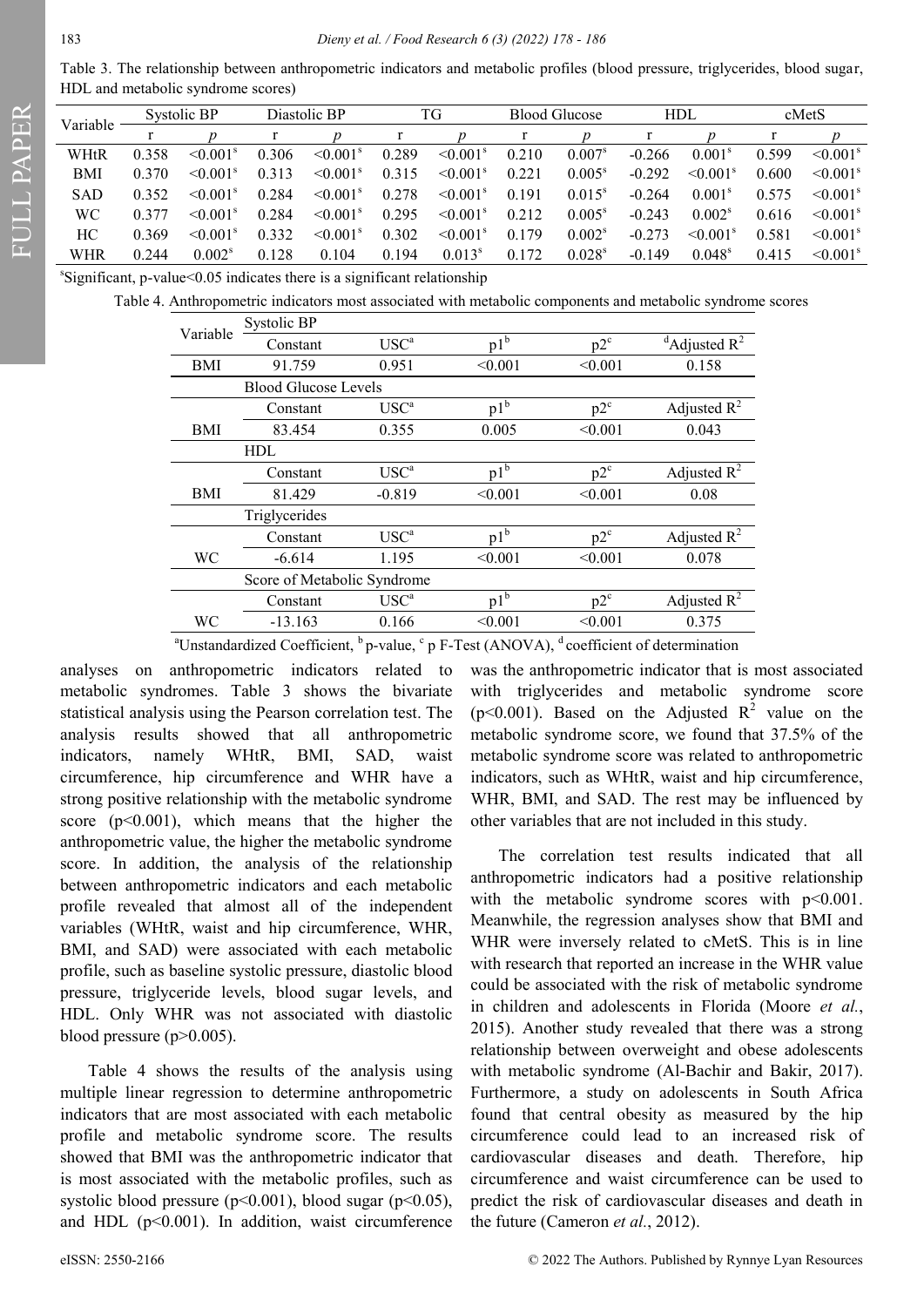Body Mass Index (BMI) is the most widely used indicator of measurement in epidemiological studies and is used as a substitute for evaluating body composition. However, BMI cannot distinguish fat from fat mass and lean mass, and it fails to show the presence of adipose and body fat distribution (Ofer *et al.*, 2019; Leone *et al.*, 2020). However, the BMI cut-offs for metabolic syndrome have not yet been determined (Ofer *et al.*, 2019). Obesity in adolescents is generally assessed using a BMI of  $\geq$ 25.0 kg/m<sup>2</sup>. In this study, we only divided the subjects into normal nutritional status  $(18.5\n-25 \text{ kg/m}^2)$ and obesity ( $\geq$ 25.0 kg/m<sup>2</sup>), and we found that 35.6% of the subjects were obese. The finding is in line with the research on the subject of students at Universitas Diponegoro aged 18-21 years. They found that 40% of their study population had obesity level I and 36.3% had obesity level II (Rose *et al.*, 2020).

Abdominal obesity is often assessed to determine a metabolic syndrome in people. One of the indicators used to measure abdominal obesity is the Waist-to-Hip Ratio (WHR) which is calculated by dividing the waist circumference and the hip circumference. Measurement of waist circumference is more sensitive in assessing the distribution of body fat in the abdominal wall, which is also a component of metabolic syndrome. The limit of the WHR value for a female is ≥0.85 (Rokhmah, *et al*., 2015). This study shows that every 1% increase in the WHR value will increase the cMetS value by 10.411. Hip circumference is also an indicator that has a strong correlation with cMetS, but many studies have used it as a ratio along with waist circumference for assessing a person's central obesity status.

# **4. Conclusion**

Metabolic syndrome in female students can be identified using anthropometric measurements, one of which is BMI and WHR which are very easy to measure and efficient. BMI and WHR have the strongest relationship and can be used to detect early risk of metabolic syndrome in female college students.

# **Conflict of interest**

The authors declare no conflict of interest.

# **Acknowledgements**

The authors would like to thank all the subjects who

participated in this study. We would also like to express our gratitude to The Ministry of Research, Technology and Higher Education of Indonesia, which was funded by the Penelitian Dasar Unggulan Perguruan Tinggi (PDUPT) Research Grant, 2020 based on contract agreement No. 257-40/UN.7.6.1/pp/2020

- Al-Bachir, M. and Bakir, M.A. (2017). Predictive value of body mass index to metabolic syndrome risk factors in Syrian adolescents. *Journal of Medical Case Reports*, 11, 170. https://doi.org/10.1186/ s13256-017-1315-2
- Ärnlöv, J., Sundström, J., Ingelsson, E. and Lind, L. (2011). Impact of BMI and the metabolic syndrome on the risk of diabetes in middle-aged men. *Diabetes Care*, 34(1), 61–65. https://doi.org/10.2337/dc10- 0955
- Aung, K.K., Lorenzo, C., Hinojosa, M.A. and Haffner, S.M. (2014). Risk of developing diabetes and cardiovascular disease in metabolically unhealthy normal-weight and metabolically healthy obese individuals. *Journal of Clinical Endocrinology and Metabolism*, 99(2), 462–468. https://doi.org/10.1210/ jc.2013-2832
- Badan Penelitian dan Pengembangan Kesehatan. (2018). Riset Kesehatan Dasar (RISKESDAS) 2018. Jakarta, Indonesia: Badan Penelitian dan Pengembangan Kesehatan.
- Cameron, A.J., Magliano, D.J., Shaw, J.E., Zimmet, P.Z., Carstensen, B., Alberti, K.G.M.M., Tuomilehto, J., Barr, E.L.M., Pauvaday, V.K., Kowlessur, S. and Söderberg, S. (2012). The influence of hip circumference on the relationship between abdominal obesity and mortality. *International Journal of Epidemiology*, 41(2), 484– 494. https://doi.org/10.1093/ije/dyr198
- Camhi, S.M., Whitney Evans, E., Hayman, L.L., Lichtenstein, A.H. and Must, A. (2015). Healthy eating index and metabolically healthy obesity in U.S. adolescents and adults. *Preventive Medicine*, 77, 23–27. https://doi.org/10.1016/ j.ypmed.2015.04.023
- Christijani, R. (2019). Determination of Diagnosis of Metabolic Syndrome based on Assessment of Metabolic Syndrome and NCEP ATP-III Score in Adolescent. *The Journal of Nutrition and Food Research*, 42(1), 21–28. https://doi.org/10.22435/ pgm.v42i1.2418
- Devi, R., Manhas, S., Prasad, S., Sharma, S., Bhaskar, N. and Mahajan, S. (2017). Short Review of Metabolic Syndrome. *International Journal of Research and Review*, 4(2), 29-36.
- Dieny, F.F., Setyaningsih, R.F., Fitranti, D.Y., Jauharany, F.F., Putra, Y.D. and Tsani, A.F.A. (2020). Abdominal diameter profiles have relationship with insulin resistance in obese female adolescents. *Electronic Journal of General Medicine*, 17(5), em219. https://doi.org/10.29333/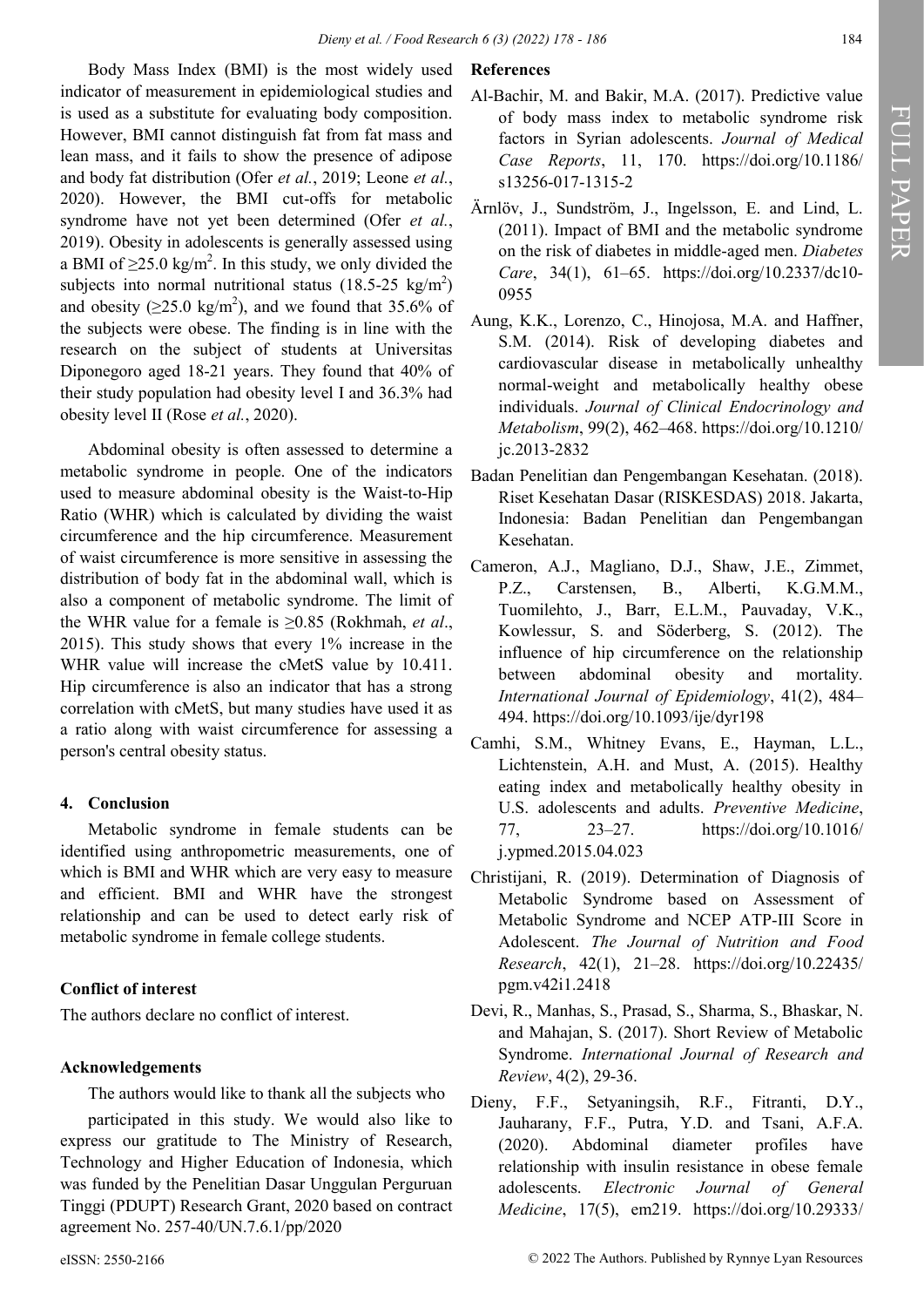ejgm/7882

- Eckel, N., Mühlenbruch, K., Meidtner, K., Boeing, H., Stefan, N. and Schulze, M.B. (2015). Characterization of metabolically unhealthy normalweight individuals: Risk factors and their associations with type 2 diabetes. *Metabolism: Clinical and Experimental*, 64(8), 862–871. https:// doi.org/10.1016/j.metabol.2015.03.009
- Eisenmann, J.C., Laurson, K.R., Dubose, K.D., Smith, B.K. and Donnelly, J.E. (2010). Construct validity of a continuous metabolic syndrome score in children. *Diabetology and Metabolic Syndrome*, 2, 8. https:// doi.org/10.1186/1758-5996-2-8
- Firouzi, S.A., Tucker, L.A., LeCheminant, J.D. and Bailey, B.W. (2018). Sagittal abdominal diameter, waist circumference, and BMI as predictors of multiple measures of glucose metabolism: An NHANES investigation of US adults. *Journal of Diabetes Research*, 2018, 3604108. https:// doi.org/10.1155/2018/3604108
- Hadaegh, F., Bozorgmanesh, M., Safarkhani, M., Khalili, D. and Azizi, F. (2011). Predictability of body mass index for diabetes: Affected by the presence of metabolic syndrome? *BMC Public Health*, 11(1), 383. https://doi.org/10.1186/1471-2458-11-383
- Heianza, Y., Kato, K., Kodama, S., Ohara, N., Suzuki, A., Tanaka, S., Hanyu, O., Sato, K. and Sone, H. (2015). Risk of the development of Type 2 diabetes in relation to overall obesity, abdominal obesity and the clustering of metabolic abnormalities in Japanese individuals: Does metabolically healthy overweight really exist? The Niigata Wellness Study. *Diabetic Medicine*, 32(5), 665–672. https://doi.org/10.1111/ dme.12646
- Herningtyas, E.H. and Ng, T.S. (2019). Prevalence and distribution of metabolic syndrome and its components among provinces and ethnic groups in Indonesia. *BMC Public Health*, 19, 377. https:// doi.org/10.1186/s12889-019-6711-7
- Hinnouho, G.M., Czernichow, S., Dugravot, A., Nabi, H., Brunner, E.J., Kivimaki, M. and Singh-Manoux, A. (2015). Metabolically healthy obesity and the risk of cardiovascular disease and type 2 diabetes: The Whitehall II cohort study. *European Heart Journal*, 36(9), 551–559. https://doi.org/10.1093/eurheartj/ ehu123
- Jung, H.S., Chang, Y., Eun, Y.K., Kim, C.W., Choi, E.S., Kwon, M.J., Cho, J., Zhang, Y., Rampal, S., Zhao, D., Soo, K.H., Shin, H., Guallar, E. and Ryu, S. (2014). Impact of body mass index, metabolic health and weight change on incident diabetes in a Korean population. *Obesity*, 22(8), 1880–1887. https://doi.org/10.1002/oby.20751
- Karimah, M. (2018). Waist-Hip Circumference Ratio as Strongest Factor Correlation with Blood Glucose Level. *Jurnal Berkala Epidemiologi*, 6, 219–226. https://doi.org/10.20473/jbe.V6I32018.219-226
- Kim, M., Paik, J.K., Kang, R., Kim, S.Y., Lee, S.H. and Lee, J.H. (2013). Increased oxidative stress in normal-weight postmenopausal women with metabolic syndrome compared with metabolically healthy overweight/obese individuals. *Metabolism: Clinical and Experimental*, 62(4), 554–560. https:// doi.org/10.1016/j.metabol.2012.10.006
- Leone, A., Vizzuso, S., Brambilla, P., Mameli, C., Ravella, S., De Amicis, R., Battezzati, A., Zuccotti, G., Bertoli, S. and Verduci, E. (2020). Evaluation of different adiposity indices and association with metabolic syndrome risk in obese children: Is there a winner? *International Journal of Molecular Sciences*, 21(11), 4083. https://doi.org/10.3390/ ijms21114083
- Li, Y., Zhao, L., Yu, D., Wang, Z. and Ding, G*.* (2018). Metabolic syndrome prevalence and its risk factors among adults in China: A nationally representative cross-sectional study. *Plos One*, 13(6), e0199293. https://doi.org/10.1371/journal.pone.0199293
- Moore, L.M., Fals, A.M., Jannelle, P.J., Green, J.F., Pepe, J. and Richard, T*.* (2015). Analysis of Pediatric Waist to Hip Ratio Relationship to Metabolic Syndrome Markers. *Journal of Pediatric Health Care*, 29(4), 319–324. https://doi.org/10.1016/ j.pedhc.2014.12.003
- Ofer, K., Leiba, R., Avizohar, O. and Karban, A. (2019). Normal body mass index (BMI) can rule out metabolic syndrome: An Israeli cohort study. *Medicine*, 98(9), e14712. https://doi.org/10.1097/ MD.0000000000014712
- Okosun, I.S., Boltri, J.M., Lyn, R. and Smith, M.D*.* (2010). Continuous metabolic syndrome risk score, body mass index percentile, and leisure time physical activity in American children. *Journal of Clinical Hypertension*, 12(8), 636–644. https:// doi.org/10.1111/j.1751-7176.2010.00338.x
- Okosun, I.S., Lyn, R., Smith, D.M., Eriksen, M. and Seale, P*.* (2010). Validity of a Continuous Metabolic Risk Score as an Index for Modeling Metabolic Syndrome in Adolescents. *Annals of Epidemiology*, 20(11), 843–851. https://doi.org/10.1016/ j.annepidem.2010.08.001
- Okura, T., Nakamura, R., Fujioka, Y., Kitao, S.K., Ito, Y., Matsumoto, K., Shoji, K., Sumi, K., Matsuzawa, K., Izawa, S., Ueta, W., Kato, M., Imamura, T., Taniquchi, I. and Yamamoto, K. (2018). Body mass index  $\geq$ 23 is a risk factor for insulin resistance and diabetes in Japanese people: A brief report. *Plos*

eISSN: 2550-2166 © 2022 The Authors. Published by Rynnye Lyan Resources